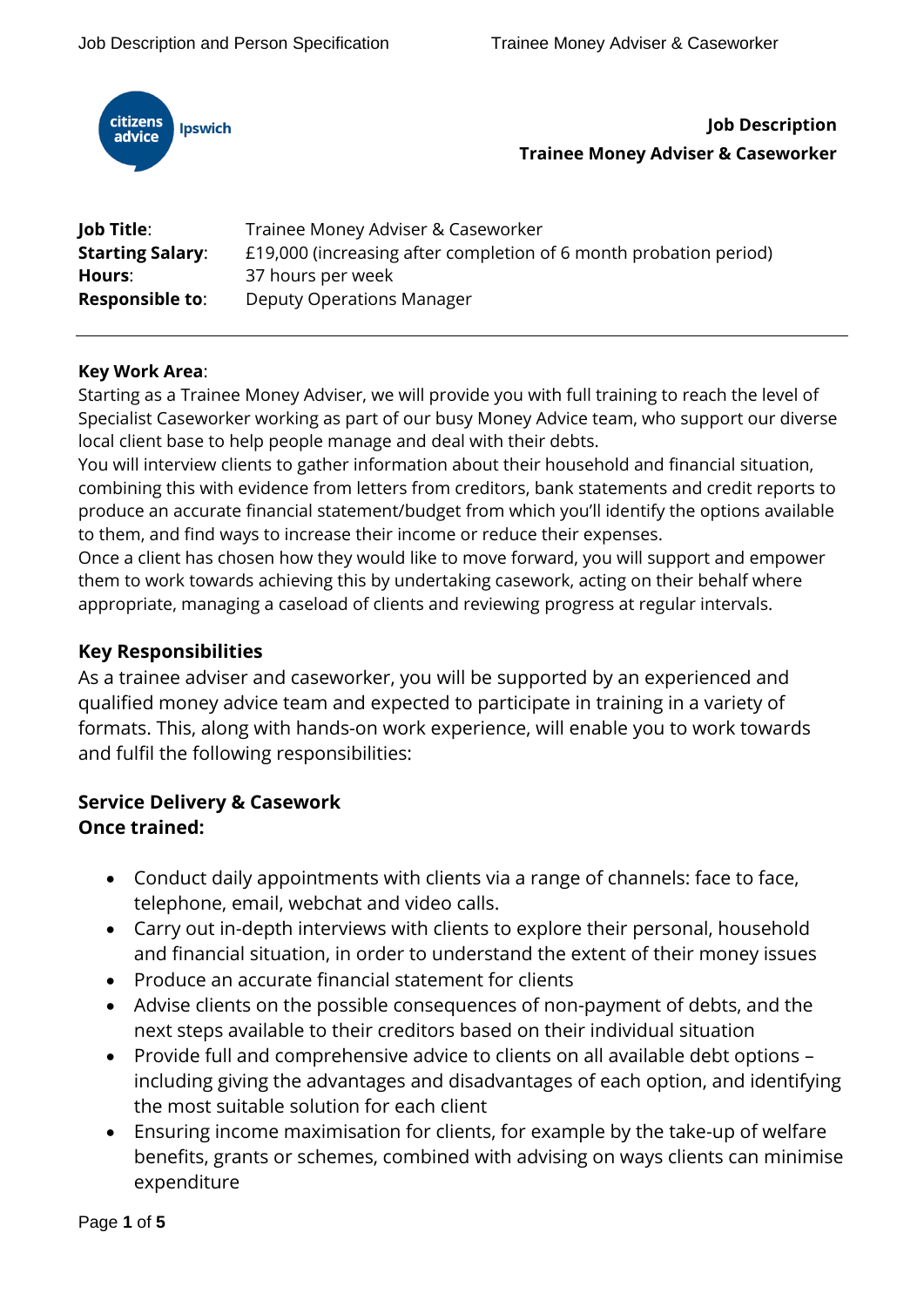- Identify vulnerable clients by assessing capability and capacity and ensure that reasonable adaptations to the service are offered to ensure such clients are not disadvantaged (this includes checking for digital exclusion)
- Act for the client where necessary by calculating, negotiating, and acting on debts, including contacting creditors on a client's behalf; making write-off requests; supporting benefit applications; assisting with bankruptcy petitions; helping clients to access the Breathing Space scheme; and by preparing and submitting Debt Relief Orders.
- Liaise with  $3^{rd}$  parties, for example the DWP or HMRC, either to gather information needed for the case, or to negotiate repayment plans or suspensions of benefit deductions.
- To develop and maintain a comprehensive knowledge of money advice, welfare reform and financial inclusion
- Provide financial capability / budgeting support to clients, giving advice on money management and improving clients' confidence in this area
- Manage own case load regularly reviewing progress with clients, monitoring and proactively responding to disengagement, and closing cases when appropriate
- Researching individual cases, assessing problems and identifying solutions
- Participate in money advice clinics and outreach sessions as required
- Work to individual monthly targets and contribute to team target set by the funder
- Assist clients with other related problems where they are an integral part of their case and refer to other advisers or specialist agencies as appropriate
- Maintain detailed and accurate case records for the purpose of continuity of casework, information retrieval, statistical monitoring and report preparation
- Manage, identify and record outcomes
- Ensure that all work conforms to the organisation's systems and procedures
- Liaise with statutory and non-statutory organisations and represent the Service to outside bodies as appropriate

## **Administration & IT**

- Record and maintain client records and case information in line with data protection legislation, Citizens Advice policy and procedures and our quality standard mark
- Use IT for recording, record keeping, statistics, document production and communication
- Organise and maintain electronic appointment (calendar) systems
- Produce clear and concise reports, applications and letters as required
- Keep up to date with policies and procedures relevant to the service and undertake appropriate training

## **Professional Development**

• Participate in the Trainee Money Adviser learning programme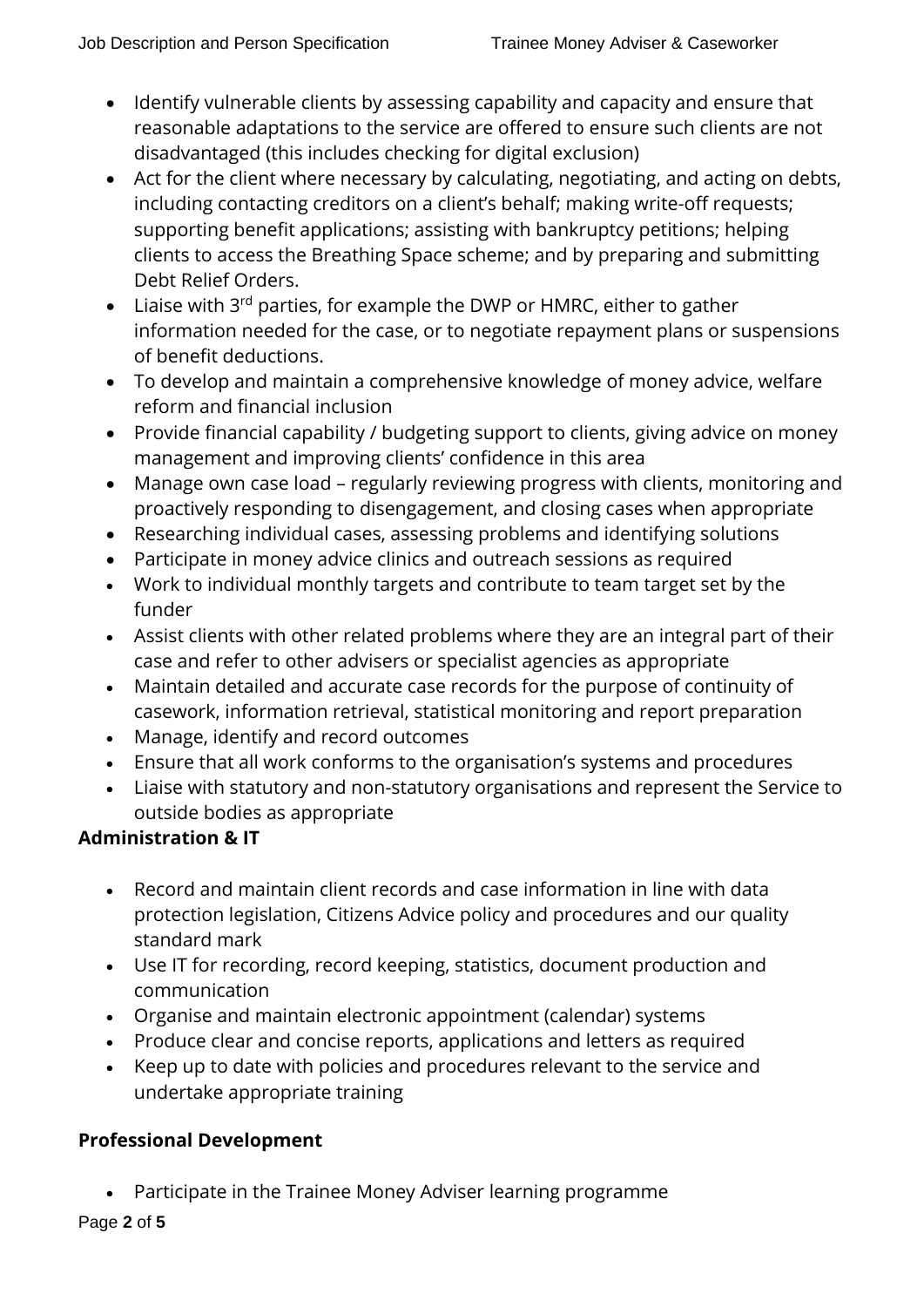- Keep up to date with legislation, case law, policies and procedures relating to money advice
- Prepare for and attend supervision sessions, internal and external meetings as agreed with the line manager
- To attend training and development courses as required and as agreed with the line manager

## **Other Duties and Responsibilities**

- Health & Safety: The post holder must take all due care in respect of Health and Safety at work and ensure compliance at all times with the relevant policies and procedures
- Equal Opportunities: To carry out the responsibilities of the post taking due regard of Citizens Advice Dignity at Work and any associated policies and procedures
- Risk Management: To be aware of Risk Management and to notify the departmental risk co-ordinator of any new, emerging or potential risks
- Data Quality: To ensure that all necessary data is provided in a timely manner and is fit for purpose and meets Information Assurance Standards.
- DBS Check: This post is subject to a DBS check
- Carry out any other tasks that may be within the scope of the post to ensure the effective delivery and development of the service
- Demonstrate commitment to the aims and policies of the Citizens Advice service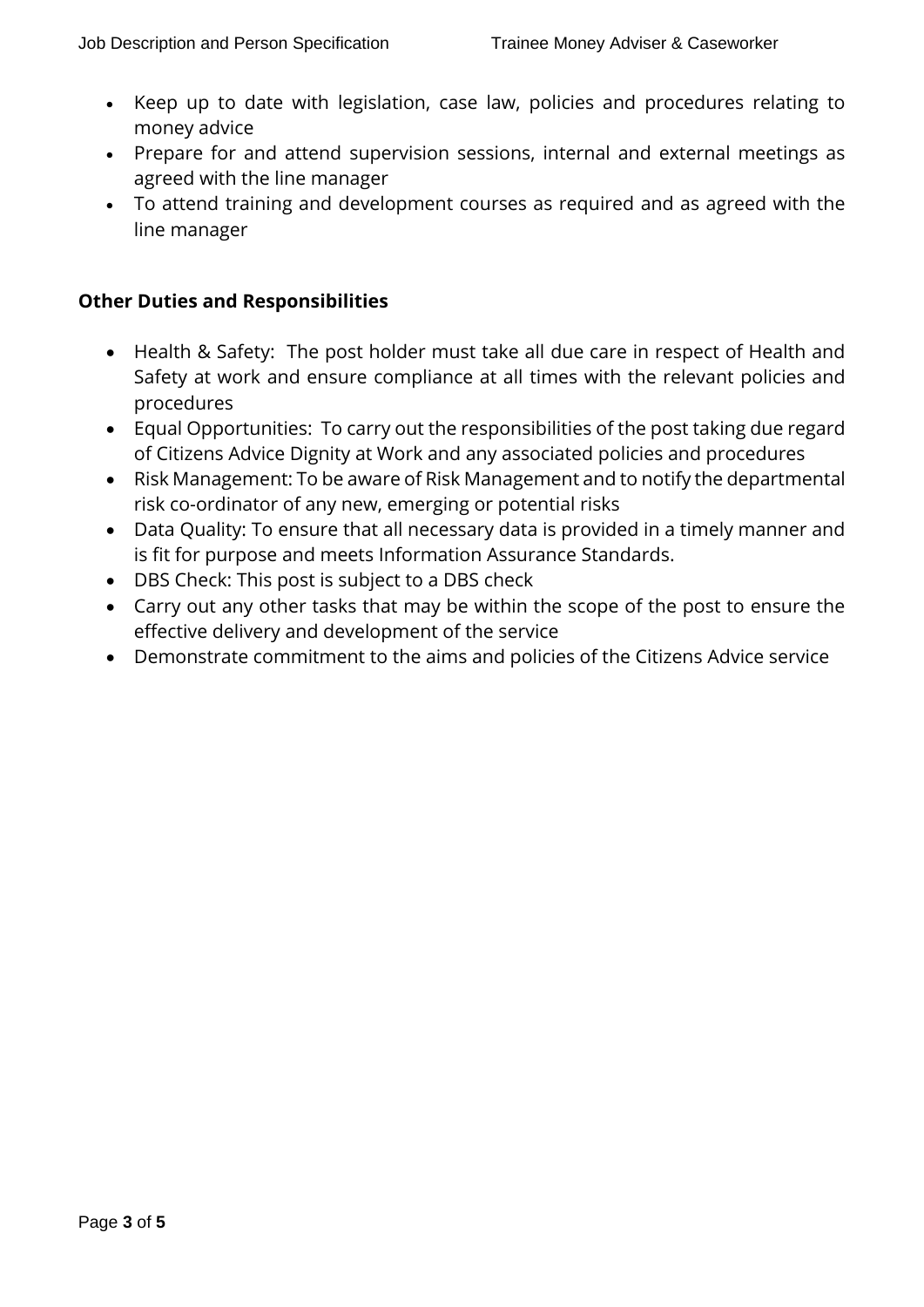

**Person Specification** 

# **Trainee Money Adviser & Caseworker**

| <b>Criteria</b>       | <b>Essential</b>                                                                                                               | <b>Desirable</b>                                                   |
|-----------------------|--------------------------------------------------------------------------------------------------------------------------------|--------------------------------------------------------------------|
| <b>Qualifications</b> | <b>GCSE Maths at Grade C or</b><br>equivalent                                                                                  | Qualified as a Citizens Advice<br><b>Generalist Adviser</b>        |
|                       |                                                                                                                                | Experience, knowledge or<br>understanding of giving debt<br>advice |
| <b>Skills</b>         | Strong organisational skills with the<br>ability to prioritise own workload<br>and meet deadlines                              |                                                                    |
|                       | Effective oral communication skills                                                                                            |                                                                    |
|                       | Ability to analyse and interpret<br>complex information                                                                        |                                                                    |
|                       | Ability to use IT confidently and<br>quickly to a high level for<br>communication, updating case<br>notes, and written reports |                                                                    |